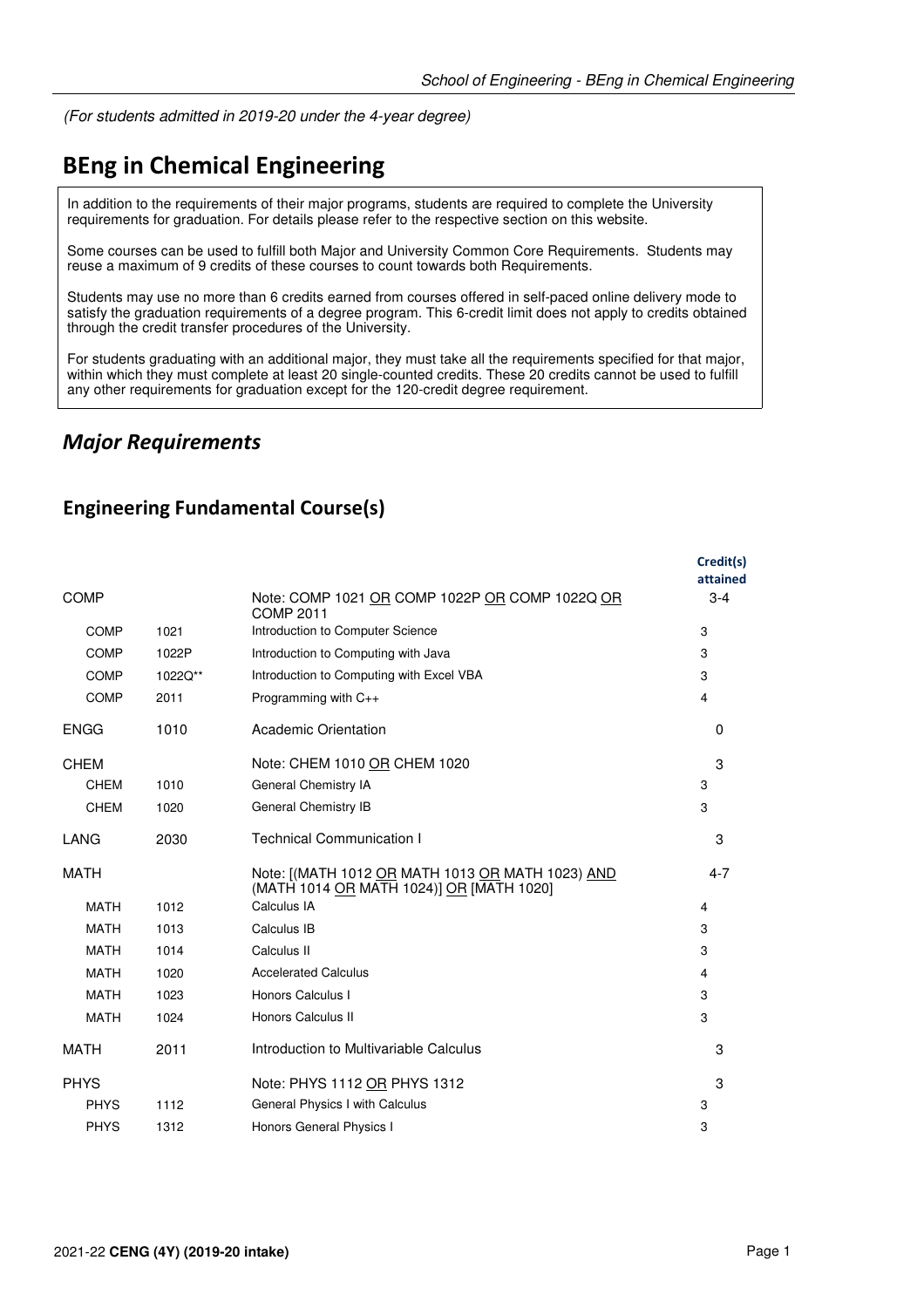## **Required Course(s)**

|                  |      |                                                                                                        | Credit(s)<br>attained |
|------------------|------|--------------------------------------------------------------------------------------------------------|-----------------------|
| <b>CENG</b>      |      | Note: CENG 1000 OR CENG 1500                                                                           | 3                     |
| <b>CENG</b>      | 1000 | Introduction to Chemical and Biological Engineering                                                    | 3                     |
| CENG             | 1500 | A First Course on Materials Science and Applications                                                   | 3                     |
| <b>CENG</b>      | 1010 | Academic and Professional Development I                                                                | 0                     |
| <b>CENG/BIEN</b> |      | Note: CENG 1600 OR CENG 1700 OR BIEN 1010                                                              | 3                     |
| <b>CENG</b>      | 1600 | Biotechnology and Its Business Opportunities                                                           | 3                     |
| <b>CENG</b>      | 1700 | Introduction to Environmental Engineering                                                              | 3                     |
| <b>BIEN</b>      | 1010 | Introduction to Biomedical Engineering                                                                 | 3                     |
| <b>CENG</b>      | 1980 | Industrial Training                                                                                    | 0                     |
| <b>CENG</b>      | 2110 | Process and Product Design Principles                                                                  | 3                     |
| <b>CENG</b>      | 2210 | Chemical and Biological Engineering Thermodynamics                                                     | 3                     |
| <b>CENG</b>      | 2220 | Transport Phenomena I                                                                                  | 3                     |
| <b>CENG</b>      | 2310 | Modeling for Chemical and Biological Engineering                                                       | 3                     |
| <b>CENG</b>      | 3110 | Process Dynamics and Control                                                                           | 3                     |
| <b>CENG</b>      | 3150 | Integrated Chemical Process and Product Design                                                         | 5                     |
| <b>CENG</b>      | 3210 | <b>Separation Processes</b>                                                                            | 3                     |
| <b>CENG</b>      | 3220 | Transport Phenomena II                                                                                 | 3                     |
| <b>CENG</b>      | 3230 | Chemical and Biological Reaction Engineering                                                           | 3                     |
| <b>CENG</b>      | 3950 | Chemical and Environmental Engineering Laboratory                                                      | 4                     |
| <b>CENG</b>      | 4020 | Academic and Professional Development II                                                               | 0                     |
| <b>CENG</b>      |      | Note: CENG 4920 OR CENG 4930 OR CENG 4940 (Students<br>taking the Research Option must take CENG 4930) | 6                     |
| <b>CENG</b>      | 4920 | Chemical Engineering Capstone Design                                                                   | 6                     |
| <b>CENG</b>      | 4930 | Chemical Engineering Thesis Research                                                                   | 6                     |
| <b>CENG</b>      | 4940 | Chemical Engineering Industrial Project                                                                | 6                     |
| <b>BIEN/LIFS</b> |      | Note: BIEN 2410 OR BIEN 2610 OR LIFS 1901                                                              | 3                     |
| BIEN             | 2410 | Cellular and Systems Physiology for Engineers                                                          | 3                     |
| BIEN             | 2610 | <b>Chemical Biology for Engineers</b>                                                                  | 3                     |
| LIFS             | 1901 | General Biology I                                                                                      | 3                     |
| <b>ENGG</b>      | 2010 | <b>Engineering Seminar Series</b>                                                                      | 0                     |
| <b>CHEM</b>      | 1050 | Laboratory for General Chemistry I                                                                     | $\mathbf{1}$          |
| <b>CHEM</b>      | 2111 | Fundamentals of Organic Chemistry                                                                      | 3                     |
| <b>CHEM</b>      | 2155 | Fundamental Organic Chemistry Laboratory                                                               | 1                     |
| <b>LANG</b>      | 4035 | Technical Communication II for Chemical and Biological<br>Engineering                                  | 3                     |